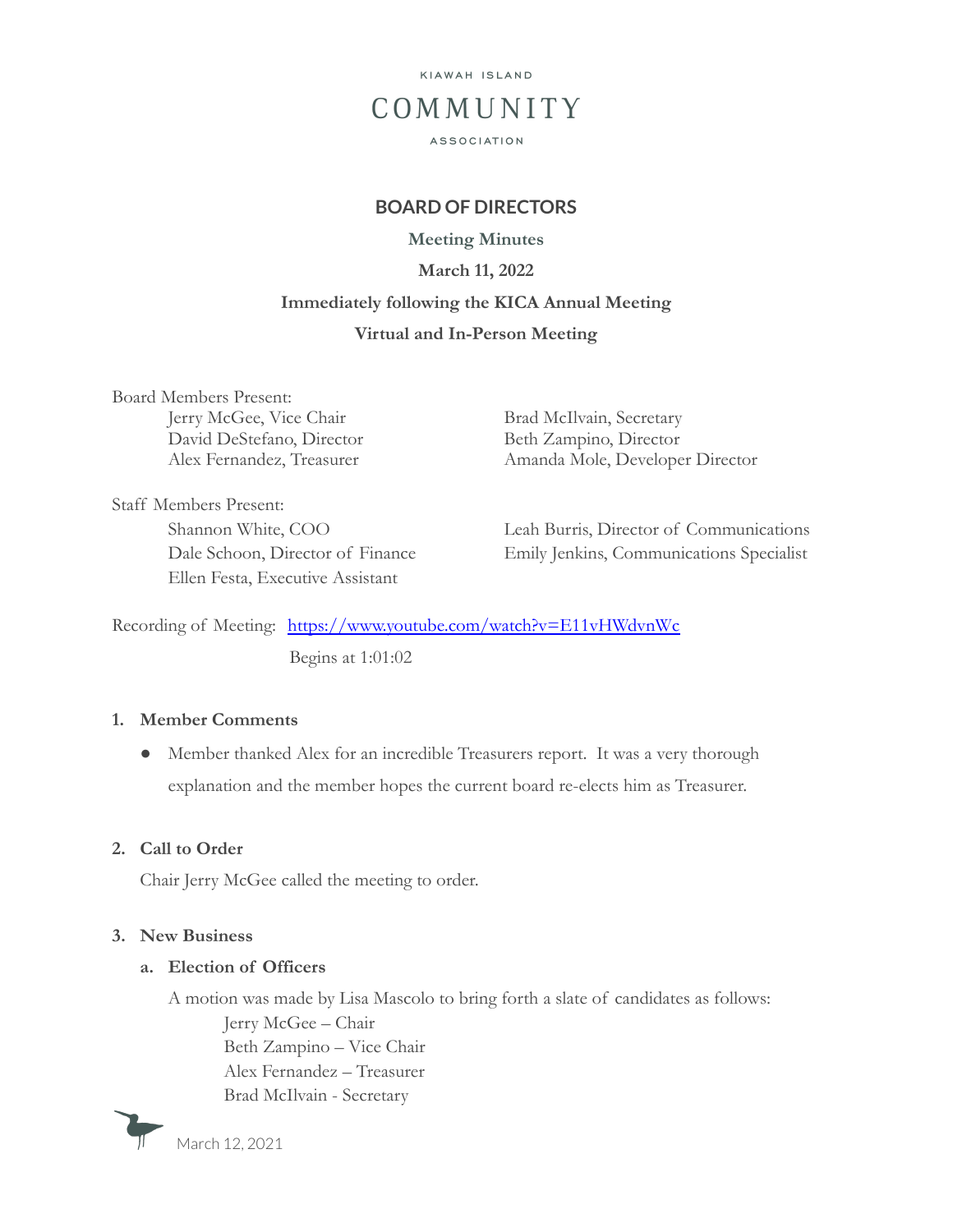Amanda seconded and Jerry called for any discussion or comments. David DeStefano made a comment that was philosophical in nature and not intended to be critical of any Board member. He's not in agreement with a slate approach and would have preferred to discuss each candidate individually. Because of this, he will abstain from voting.

## **Vote passed (6) in favor - (1) Abstain**

#### **b. Chair comments**

Jerry stated he was a man of few words, but he's not going to do a lot. He's going to rely very heavily on the expertise of the ladies and gentlemen sitting in front of you. These are very capable people. I'm honored that I'm the chair, but any one of them could be the chair and run the organization seamlessly. First of all, we have an incredible staff. Their dedication and knowledge makes this place hum. It is the Board's responsibility to support them, listen to them and make sure their needs are met but not to run them. That is not our mission – our mission is strategic, overall guidance, supervision, stewardship and making sure we set the right strategies. Kiawah is at a very critical point in its' lifetime. The Partners are winding down their experience, but they are going to be here and we must work with them and make sure that the key reasons that we all came to Kiawah are preserved. We face many challenges going forward and every single Board member is going to have a key responsibility which we are going to assign at a meeting we'll be having next week. Brad and David fought very hard for transparency and they are absolutely right. With Dave Morley's leadership we have moved forward in that. But I'm going to take it to the next level. I'll put myself in the hot seat and I'll take and answer the tough questions. The reason my wife Tammy and I came here was because of the incredible balance of nature and beautiful properties. We face extreme challenges with all the building that will happen in the next year. We have lost a major part of the West Beach area and lost a lot of preserve for wildlife. We have to find a balance, be mindful of the incredible assets this island has and do everything we can to preserve it. My grandchildren visited recently and were very impressed. I'm going to dedicate myself to preserving that, to make sure that everything I do personally, working with staff and this incredible group of people to bring us together in some great sense of optimism and being positive. We have dwelled way too long in a negative space. Every director up here is dedicated to working together. I'm looking forward to moving forward. I'm blessed with a great staff and great people. We are open to taking your input,



KICA.US PAGE 2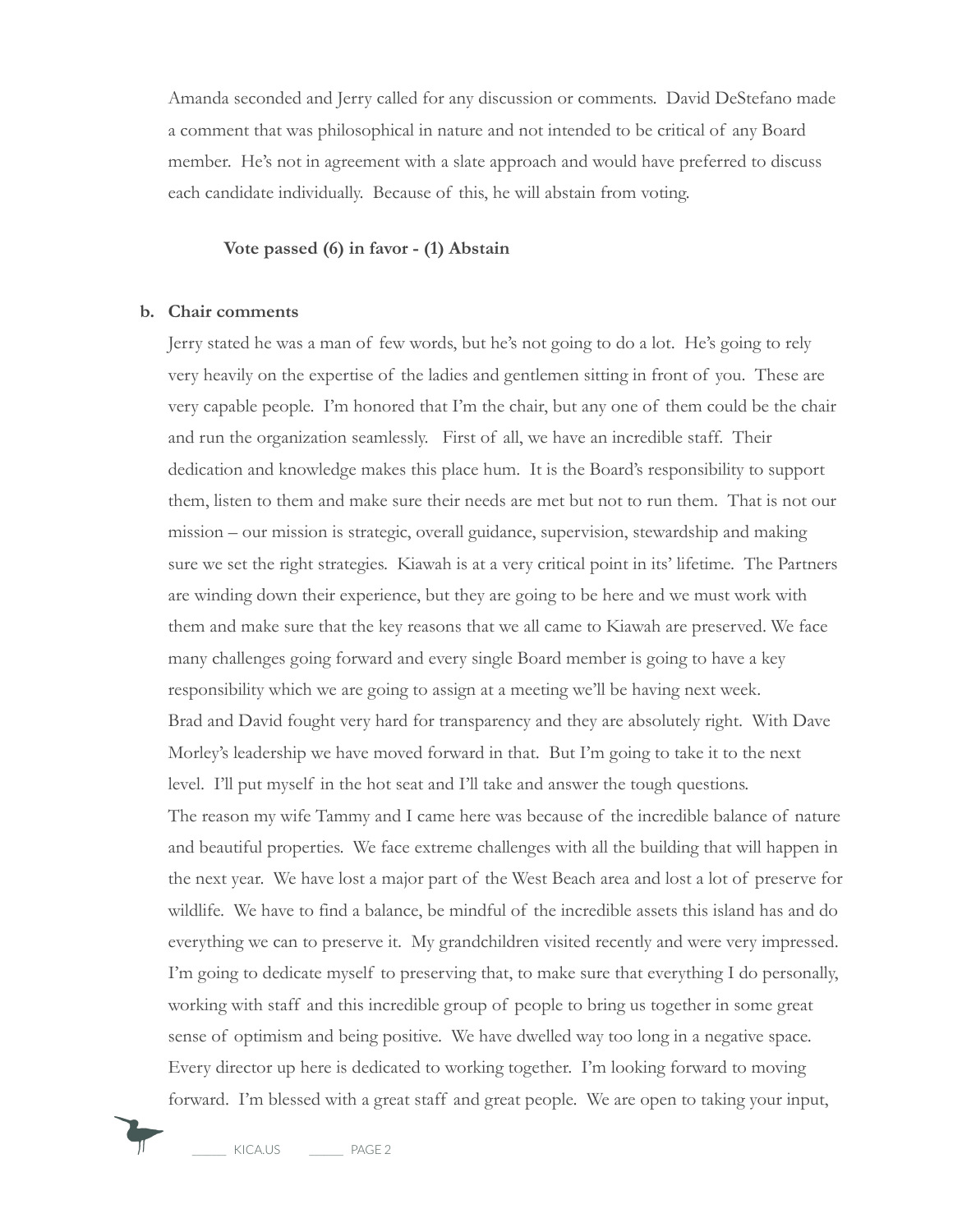to open more meetings and to go forward as 3 people: you, this board and the incredible staff. I urge you to get more involved…the voices you bring are important, you're out there every day. I encourage you to talk to me or email me. I thank you for listening, I'm looking forward to this year and hopefully will leave it better than I found it and with this talented group of people, I think I can.

#### **Member comments**:

- Member commented on the defaming and marginalizing of board members who are really trying to support community. The last year has been very difficult for the community and we hope the board will take a leadership role in stopping some of that dialogue.
	- o Jerry pledged that the board will move forward and work to change. We take your remarks seriously and we'll do everything we can to move forward. Our charge and responsibility is to listen to you.
- Member asked what entity is responsible for iKiawah expressed concerns about the lack of civility and whether we can do a better job on that forum.
	- o Brad commented that it is a private form run by an administrator, but agreed it is not always a positive forum. He encourage members to speak up and work among themselves, neighbors and friends to influence change against the negativity. We're better than that.
- Member commented about the ARB and the issues members experience with them. Can the Board provide information about criteria related to taking back the ARB to fall under the KICA umbrella?
	- o Brad provided an updated about the formation of the Governance Task Force that will be reviewing our By-laws, Covenants to see what we can and what we can't do. That is a priority for this year and they will come back with recommendations. Clarification on the 20% threshold and misconceptions about what it means. It just means that the Partners lose veto rights on any Covenant change. Changes would still require a vote and as we move through this process, we will look at what, if anything needs to change.
- Member thanked Jerry for setting a good tone at today's meeting. Last year it did not appear that the membership was a priority for the board. This year it seems that the membership is first and foremost and the KICA Board is showing that they want to work for us and that